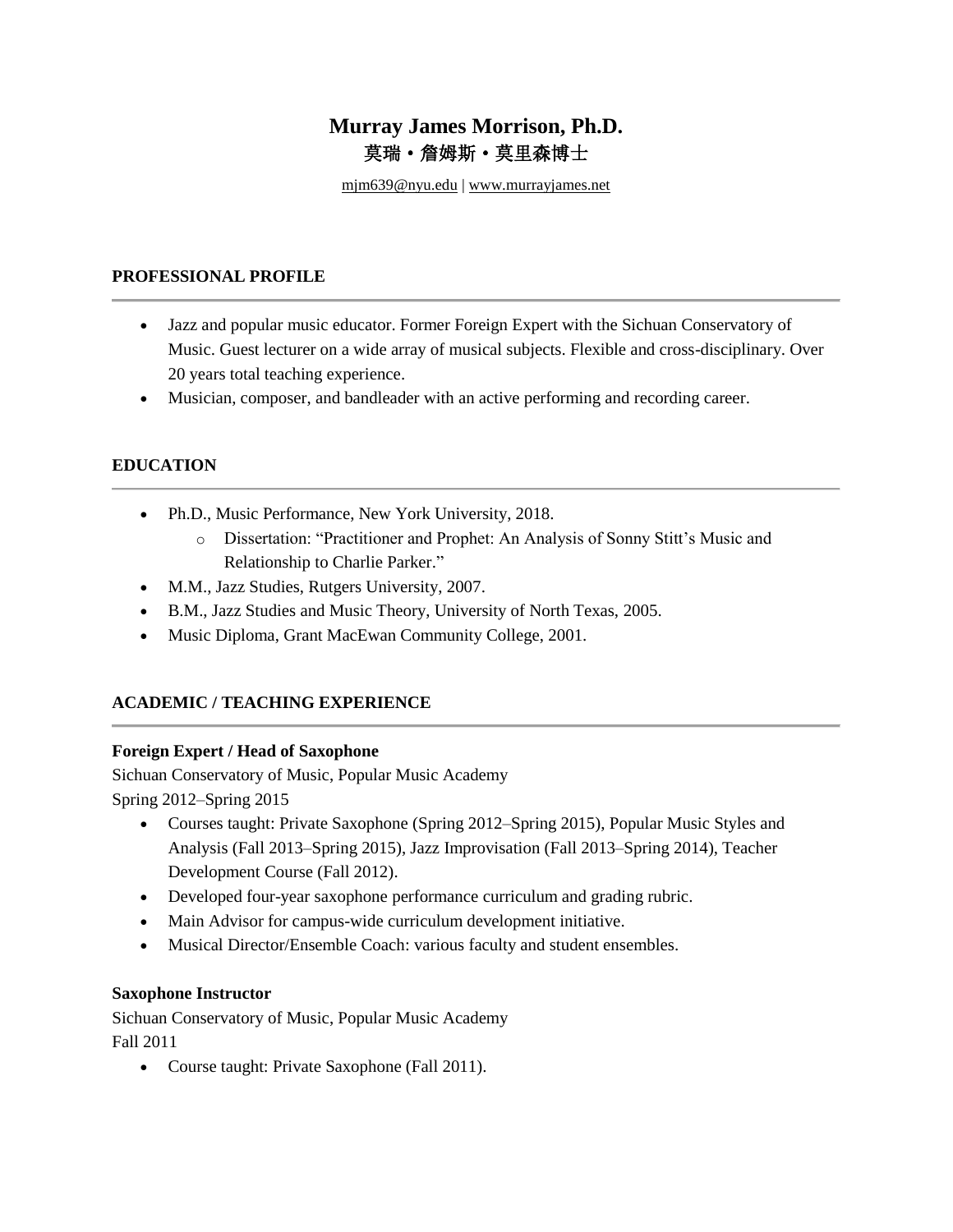# **ACADEMIC / TEACHING EXPERIENCE, cont'd**

#### **Department Assistant**

New York University, NYU Steinhardt Fall 2007–Spring 2009

- Assistant to Jazz Studies Director Dr. David Schroeder.
- Assumed ensemble directing/teaching responsibilities when needed: NYU Jazz Orchestra, Brian Lynch Bebop Big Band, various small ensembles (Fall 2007–Spring 2009).

### **Teaching Assistant**

Rutgers University, Mason Gross School of the Arts Fall 2005–Spring 2007

- Course taught: Survey of Jazz Styles (Fall 2006).
- Teaching Assistant: Rutgers Jazz Ensemble (Fall 2005–Spring 2007).
- Undergraduate Student Coaching: Music Composition, Music Theory (Fall 2005–Spring 2007).

#### **OTHER WORK EXPERIENCE**

#### **Head Composer**, Rye Studios, 2011–2012

• Produced and recorded music for a Chinese educational app company.

#### **Bandleader / Arranger / Saxophonist**, 2010–2015

• Co-led, composed for, and performed across China with musical groups Dragonovsky Funk Project (funk/R&B), The Trouble (ska), Boss Ma Band (jazz).

#### **Freelance Composer / Orchestrator**, 2011–Present

• Services offered: composing, arranging/orchestration, concert programming, song selection, score preparation.

#### **Compositional Assistant to Stefon Harris**, 2009

• Assisted Grammy-nominated recording artist Stefon Harris on commission for Imani Winds: "The Anatomy of a Box: A Sonic Painting in Metal, Wood, and Wind."

#### **Private Teacher and Clinician**, 1996–Present

• Subjects taught: saxophone, theory (jazz & classical), aural skills, improvisation, composition and arranging, music history, music fundamentals.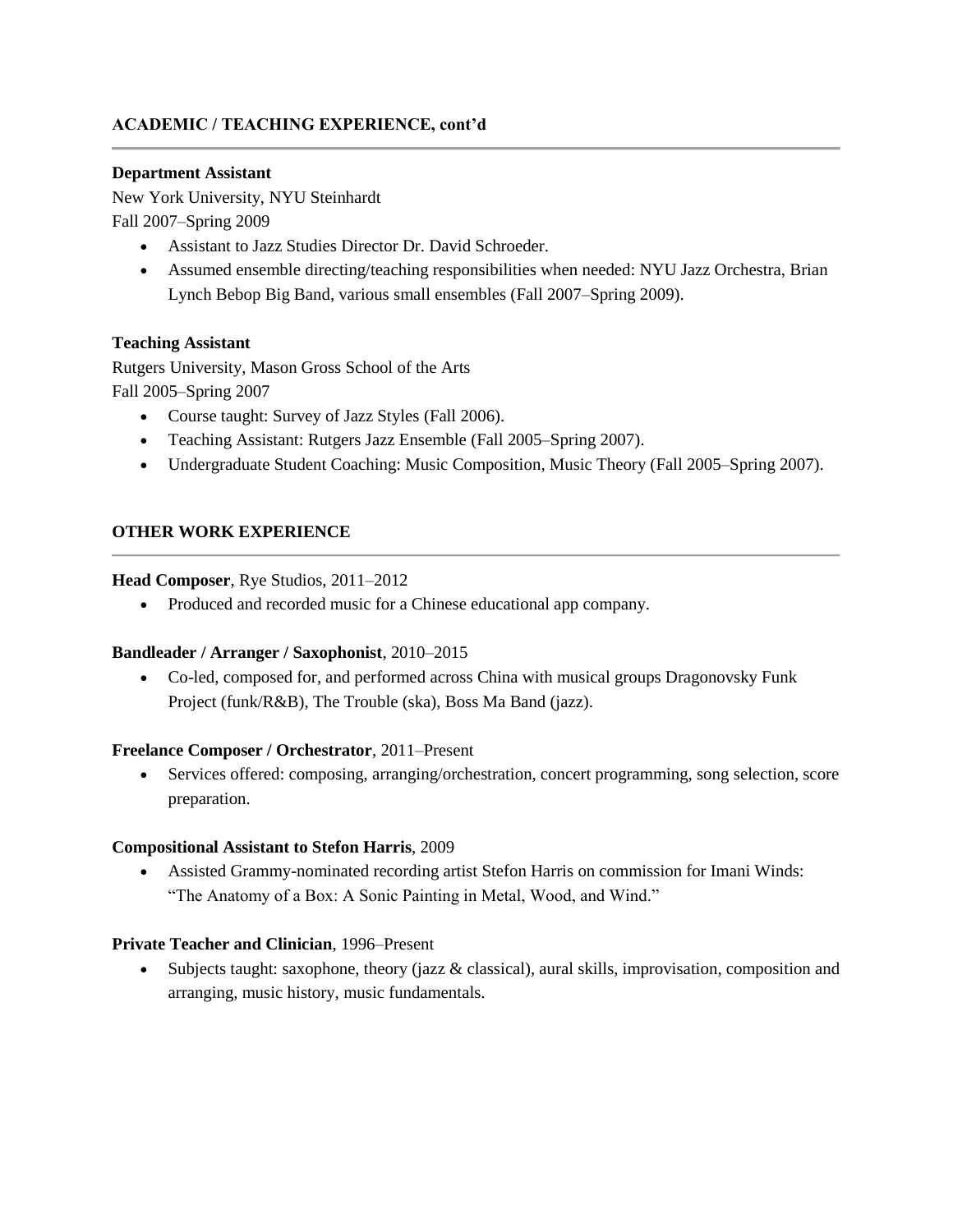# **INVITED LECTURES / MASTERCLASSES**

- Saxophone Clinic, Edmonton Catholic Schools All-Star Jazz Band, 2019.
- "The Problem of Imitation and Innovation in Jazz Music," Nanjing University of the Arts, 2018.
- "The Importance of Melody in Jazz Composition and Improvisation," Nanjing University of the Arts, 2018.
- "Developing a Melodic Concept for Improvisation," Shanghai Conservatory of Music, 2014.
- "How to Live in Music," Sichuan Conservatory of Music, 2014.
- "Playing the Blues," Xinghai Conservatory of Music, 2013.
- "The Music of Miles Davis," Xinghai Conservatory of Music, 2013.
- "Building a Jazz Curriculum in China," Shanghai Conservatory of Music, 2012.
- Twelve-week masterclass on jazz saxophone, Sichuan Conservatory of Music, 2011.
- "Improvisation 101," JZ School, Shanghai, 2008.

# **SELECT RECORDINGS**

- *Soul Pirate*, Dragonovsky Funk Project (forthcoming).
- *Hylozoism*, Epíkourostan (forthcoming).
- The Trouble, Chinese ska band, debut album (forthcoming).
- Musical sketches, compositions, arrangements: "Highways and Hedges," "If I Fall in Love with You," "Happy New Year (in six-part harmony)," "Stricken, Smitten, and Afflicted," "Soul Pirate/New City," "Melody's Lullaby," "Some Christmas Music," "O Canada," 2015–2018.
- "Jasmine," song with Chinese pop singer Fei Fei, 2013.
- *I Am a Tyrannosaurus*, children's musical, Rye Studios, 2012.
- "Marine Life," incidental music for educational children's app, Rye Studios, 2012.
- Background music, instrumental music, jingles, narration, songs, sound effects, video game music (conventionally recorded and MIDI sequenced), various projects, Rye Studios, 2011–2012.
- *No Beginning, No End*, Kenny Werner with Joe Lovano and Judi Silvano, Half Note Records, 2010.
- *Happy Every Day*, Murray James Morrison Quintet, solo album, 2010.
- *Time Difference*, Masakazu Mizuno, 2010.
- Kenny Werner/Quincy Jones project, incidental music for film, 2008.
- *Live at Uncommon Ground*, Snarky Puppy, 2005.
- *Travellin' the Route* with UNT Jazz Singers, 2004/2005.
- *UNT Jazz Chamber Vols. 1-2* with various small groups, 2004/2005.
- Four semesters with Two O'Clock Lab Band, 2003–2005.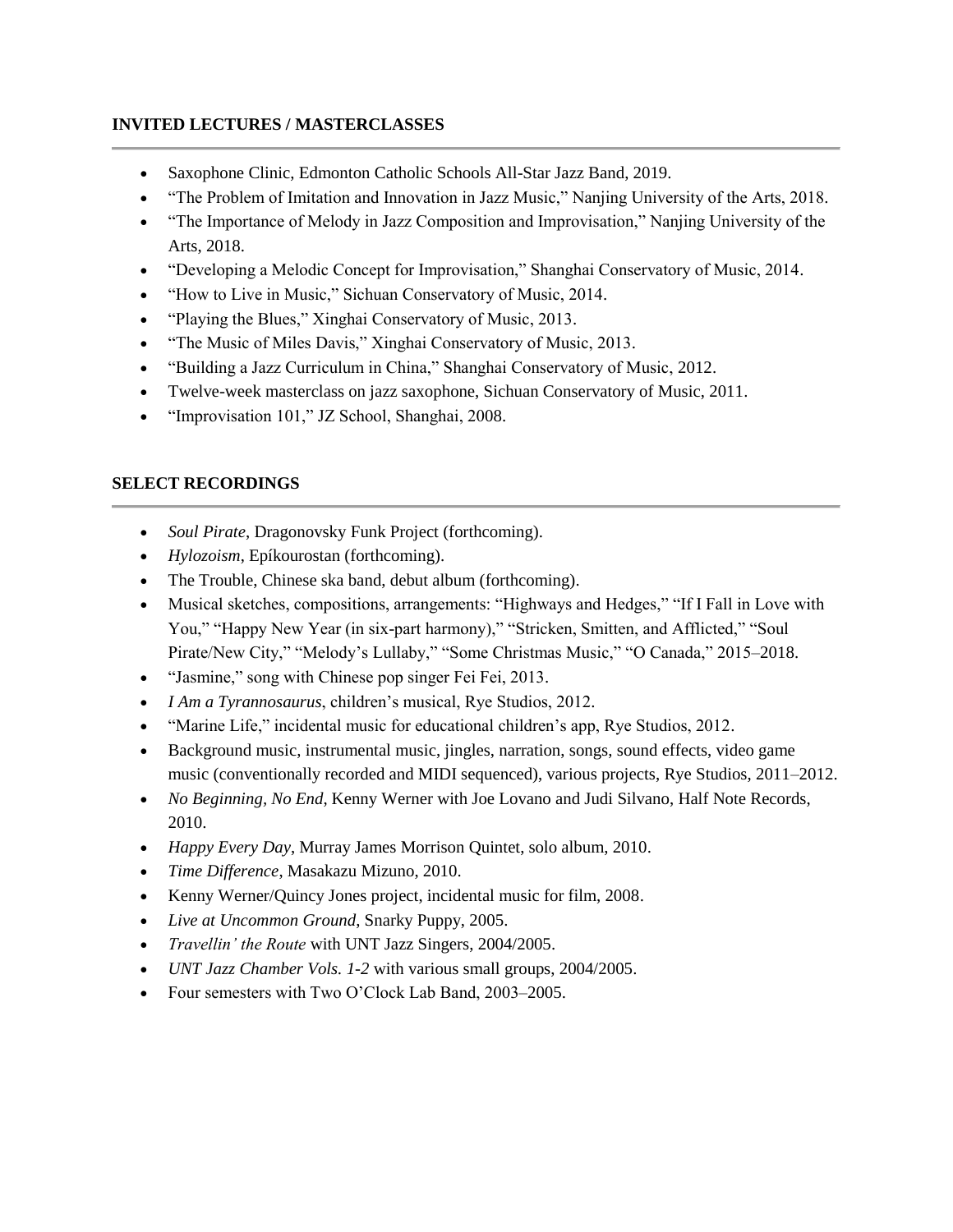#### **INTERVIEWS / PRESS**

- *The Conversation*, "Can Jazz Survive in China?", interview, 2015.
- *Hello Chengdu* magazine, interview, 2013.
- *Ridiculous* magazine, "Jazz in Chengdu," featured article, 2011.
- Lonely Planet/Discovery Channel TV documentary on music in China, band interview, 2011.
- sina.com.cn, "Zebra Festival: Crowd Joins 'The Trouble' in Dancing, Squeezing" performance review, 2011.
- chengdu.cn Entertainment News, "Best Jazz Group 'Boss Ma' Performs Zebra Festival," interview, 2010.
- *NYU Today*, "NYUAD Institute and Steinhardt Host Inaugural Academic Conference in Abu Dhabi," performance review, 2009.
- ChinesePod, "Jazz and China from a Different Perspective," interview, 2008.
- CBC Radio Alberta, interview, 2003.

#### **SELECT FESTIVALS / PERFORMANCES**

- "Mad for Music" (TV program), Anhui Central Television, Anhui, China, 2014.
- Guiyang Music Festival, Murray James Morrison Quartet, Guiyang, China, 2014.
- Tianyu Music Festival, The Trouble, Lijiang, China, 2013.
- Erhai World Music Festival, The Trouble, Dali, China, 2013.
- Shanghai Conservatory of Music, Boss Ma Band, Shanghai, China, 2012.
- Big Love Music Festival, The Trouble, Chengdu, China, 2012.
- Zebra Music Festival, The Trouble, Chengdu, televised performance, Sichuan TV, 2011.
- Xindu Pomelo Culture Festival, The Trouble, Xindu, China, televised performance, CDTV, 2011.
- Zebra Music Festival, Boss Ma Band, Chengdu, 2010.
- Festival Bled in Vila Bled, Matevza Smerkola Sextet, Slovenia, 2009.
- NYU Jazz Orchestra performance with Wayne Krantz, Blue Note NYC, 2009.
- NYU Symphony Orchestra, music of Leonard Rosenman, Skirball Center NYC, 2009.
- NYU Jazz Orchestra performance, the Emirates Palace in Abu Dhabi, UAE, 2009.
- NYU Kenny Werner Artist Ensemble, Blue Note NYC, 2008.
- NYU Jazz Orchestra performance with Randy Brecker, Blue Note NYC, 2008.
- NYU Jazz Orchestra performance with Jon Hendricks, NYC, 2008.
- NYU Jazz Orchestra performances with Lenny Pickett, locations worldwide, 2007–2009.
- NYU Jazz Nonet performance with Joe Lovano, Blue Note NYC, 2007.
- Show Band/Orchestra musician, Princess Cruises, 2007.
- Rutgers Jazz Ensemble performance with Frank Sinatra, Jr., 2007.
- Rutgers Jazz Ensemble performance with Edward Simon, 2007.
- Rutgers Jazz Ensemble performance with Eddie Palmieri, 2006.
- North Texas Jazz Festival in Addison, opened for Chick Corea, 2005.